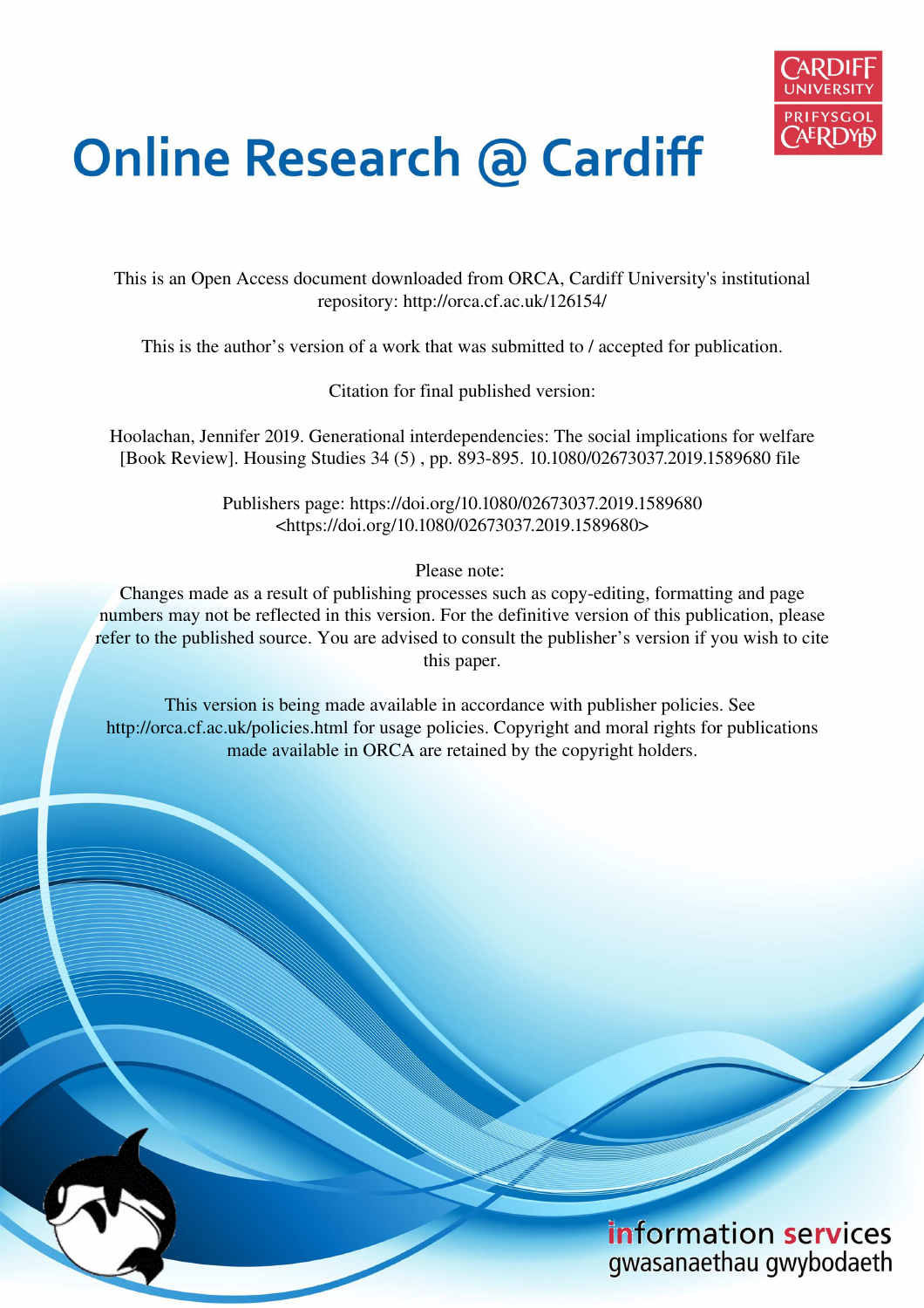**Generational Interdependencies: The Social Implications for Welfare** by Beverley A. Searle (ed), Malaga, Spain, Vernon Press, 2018, 195 + xviii pp., £49.00 (hardback). ISBN: 978-1- 62273-186-2.

'Generational Interdependencies', an edited book by Beverley Searle and colleagues, examines the ways in which adult-children, their parents and grandparents rely on each other to provide and supplement different forms of welfare. These relationships are neatly captured by the concept of an 'intergenerational contract', described by Sandlie and Gulbrandsen (Chapter 5) as being '…to protect the old and invest in the young within a balance between financial sustainability and the principles of social justice and fairness' (p.105). The book critically examines the 'intergenerational contract' within the context of rapid and significant social and political change that has rippled through much of the world in the late  $20<sup>th</sup>/early 21<sup>st</sup>$  centuries, and accelerated in the aftermath of the 2007 Global Financial Crisis (GFC). Such changes have called into question the sustainability of the contract, and the arguments made and questions raised by the authors are rooted in the inter- and intra*-*generational inequalities that have been exacerbated through globalisation and neoliberalism. These issues and debates are explored through a rich collection of literature, empirical data and theoretical insight, with international scope but a notably European skew.

While 'housing' does not appear in the title of the book, it is a core theme with most chapters drawing on housing-related evidence alongside considerations of family relations and the dismantling of state-provided welfare. The centrality of asset-based welfare, which now dominates in many parts of Europe and beyond, is illustrated throughout. Secondary to housing, pensions are emphasised as critical and are singled out by Searle in the opening chapter as the most obvious form of intergenerational contract and one which is under threat by moves towards individually-funded schemes. As Searle argues, self-funded pension schemes break the generational contract, as young people now have to fund their own pensions while also paying for the older generation through taxation. Pensions are revisited in the final chapter by Amitsis who describes the privileging of protecting pensions above other forms of welfare in Greece in the wake of the GFC.

In Chapter 1, Searle and colleagues set the scene by providing short summaries of key themes related to intergenerational transfers, with a particular focus on contrasting wealthy and low/middle-income countries. Subsequent chapters pull out different strands of these and are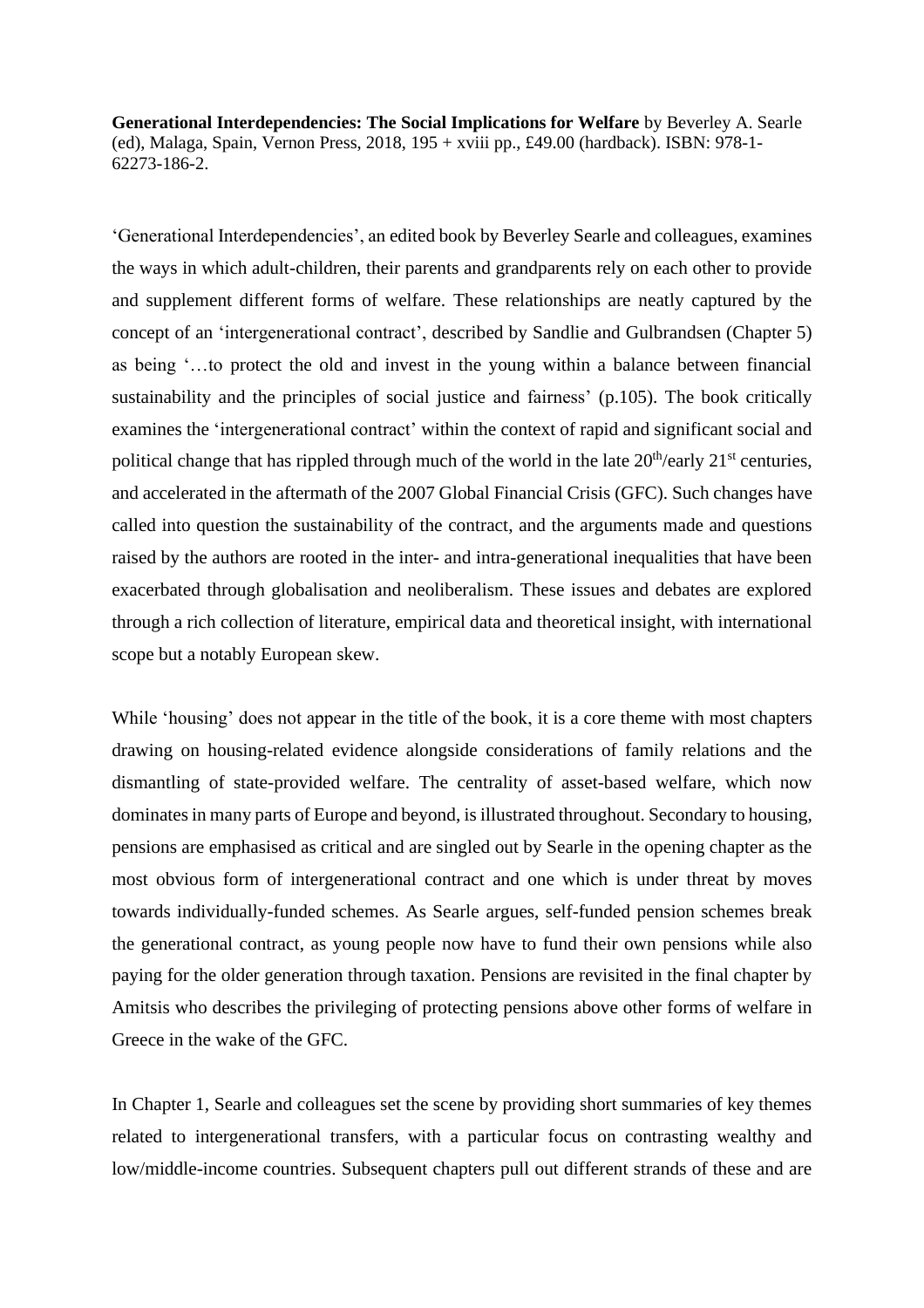structured according to different stages of the life-course correlating with young adulthood (Chapters 2 and 3), middle-age (Chapters 4 and 5) and old age/later life issues (Chapters 6, 7 and 8). The simplicity of this structure illuminates prominent welfare issues experienced at distinctive stages in people's lives, while also making clear the flows of welfare support across these different life stages. Key messages are that struggles relating to entering homeownership, reaching markers of adulthood, and reliance on family support are salient features of young adulthood. During middle-age there is a shift in focus to concerns regarding establishing a home, increasing assets and planning for the future. Older age is marked in the book by debates around pensions, whether and how older people release equity from their homes, and expectations that the direction of resource flow reverses and adult-children increase the support they give to older adults. However, in Chapter 7, Williams offers a reminder that not all older people have wealth and that the inequalities within, as well as between, generations are of equal significance.

With regard to housing, much of the focus throughout the book is on homeownership (with other forms of tenure receiving only a little attention) and – other than the notable exception of Chapter 4 (Soaita and Searle) – the empirical data is quantitative in nature meaning there is a preference towards examining housing-related trends over in-depth accounts of experience and meaning. Despite these restrictions, the book incorporates a great deal of richness, which derives from its international focus. Readers interested in understanding generational interdependencies in the context of non-European countries may be left wanting, but several authors do make explicit efforts to balance out the European-focused empirical evidence with literature from other parts of the world.

One sub-theme that stood out, and which emerged because of the international focus, is the disproportionate impact that changes in intergenerational contracts have on women and how these will play out differently in different cultural contexts. This was especially noted in Chapter 6 (Bould, Schmaus and Eleta-de Filippis) in the authors' examination of the Italian welfare system, which remains rooted in traditional notions of women as the dominant caregivers. The discussion here was focused on the topic of pensions, but as Searle points out in Chapter 1, if low-income countries are following in the footsteps of wealthier ones with regard to asset-based welfare, they may need to reassess traditions which prevent certain groups, including women, from having assets in their own name, otherwise these groups are